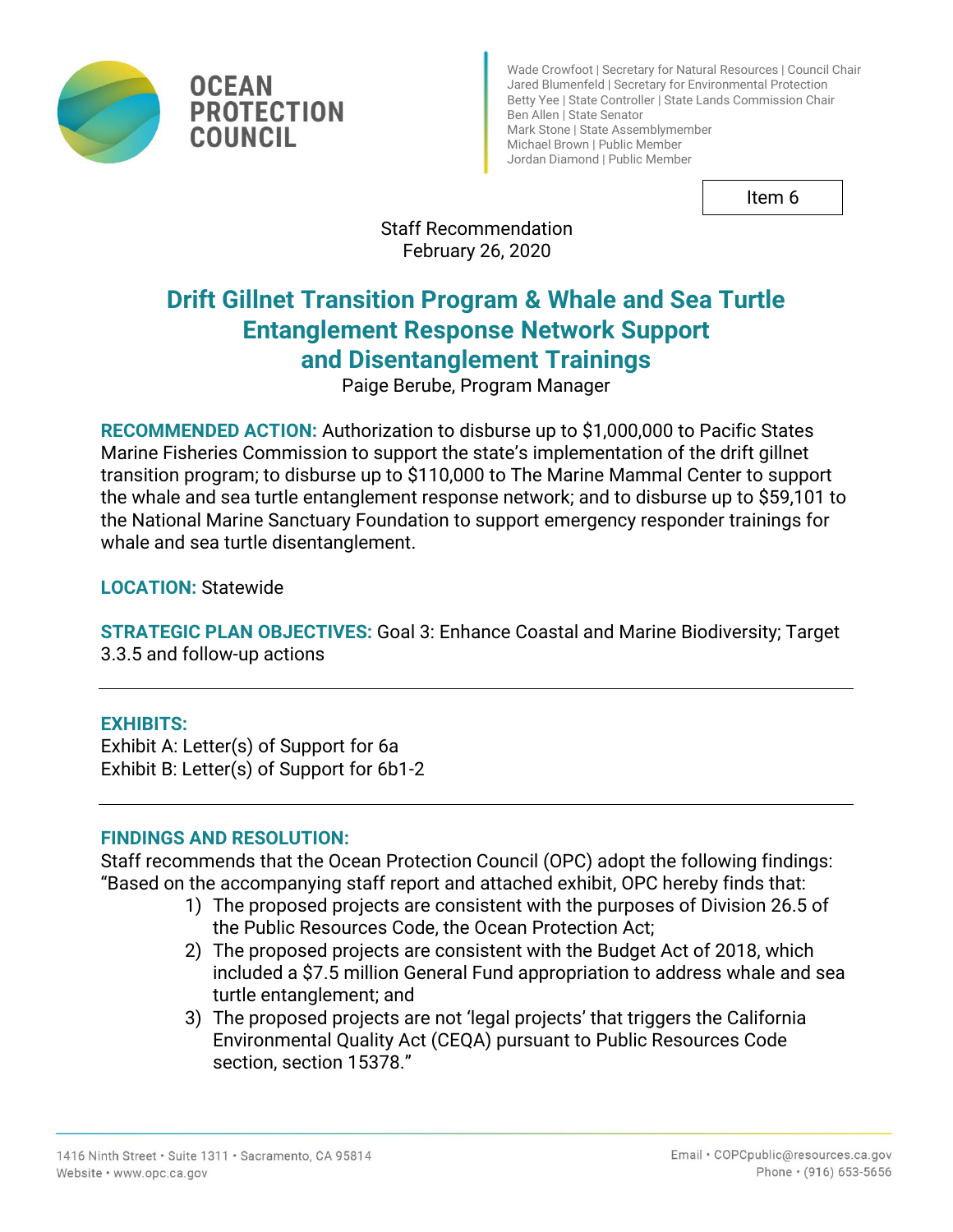Staff further recommends that OPC adopt the following resolution pursuant to Sections 35500 *et seq.* of the Public Resources Code:

"OPC hereby approves the disbursement of up to \$1,000,000 to the Pacific States Marine Fisheries Commission to support the state's implementation of the drift gillnet transition program; to disburse up to \$110,000 to The Marine Mammal Center to support the whale and sea turtle entanglement response network; and to disburse up to \$59,101 to the National Marine Sanctuary Foundation to support emergency responder trainings for whale and sea turtle disentanglement.

This authorization is subject to the condition that prior to disbursement of funds, Pacific States Marine Fisheries Commission, The Marine Mammal Center, and the National Marine Sanctuary Foundation, each shall submit for the review and approval of the Executive Director of the OPC detailed work plans, schedules, staff requirements, budgets, and the names of any contractors intended to be used to complete the projects, as well as discrete deliverables that can be produced in intervals to ensure the projects are on target for successful completion. All projects will be developed under a shared understanding of process, management and delivery."

# **PROJECT SUMMARY:**

California's coastal waters include some of the most productive and diverse ecosystems in the world. To conserve this biodiversity and the coastal economies and communities that rely on a healthy ocean, OPC is committed to protecting endangered and threatened whale and sea turtle species as well as supporting thriving commercial and recreational state-managed fisheries. The *Strategy for Protecting Whales and Sea Turtles & Ensuring Thriving Fisheries: Reducing the Risk of Entanglement in California Fishing Gear<sup>1</sup>* (Strategy), approved by the OPC at its November 2019 meeting, outlines investment priorities to reduce the risk of entanglement in California fishing gear and is one component of a more comprehensive effort to protect whales and sea turtles in California. This is consistent with Target 3.3.5 of OPC's *Strategic Priorities to Protect California's Coast and Ocean for 2020-2025*:

*"3.3.5: Develop a statewide whale and sea turtle protection plan by 2022 with a target of zero mortality (Vision Zero). As a component of this overall plan, develop and initiate a*  funding strategy to reduce the risk of entanglement in California fishing gear by 2020.

One action of Target 3.3.5 states that OPC will, "provide funding for the state's drift gillnet transition program – consistent with SB 1017 (Allen, 2018) – and work towards the target of elimination of large mesh drift gillnets off the California coast by 2024." The first project within this staff recommendation recommends OPC authorization of up to \$1 million to support implementation of California Department of Fish and Wildlife's drift gillnet transition program.

 $\overline{a}$ <sup>1</sup> *[Strategy for Protecting Whales and Sea Turtles & Ensuring Thriving Fisheries: Reducing the Risk of](file:///C:/Users/Paige.Berube/AppData/Local/Microsoft/Windows/INetCache/Content.Outlook/UER2TETA/Strategy%20for%20Protecting%20Whales%20and%20Sea%20Turtles%20&%20Ensuring%20Thriving%20Fisheries:%20Reducing%20the%20Risk%20of%20Entanglement%20in%20California%20Fishing%20Gear)  [Entanglement in California Fishing Gear](file:///C:/Users/Paige.Berube/AppData/Local/Microsoft/Windows/INetCache/Content.Outlook/UER2TETA/Strategy%20for%20Protecting%20Whales%20and%20Sea%20Turtles%20&%20Ensuring%20Thriving%20Fisheries:%20Reducing%20the%20Risk%20of%20Entanglement%20in%20California%20Fishing%20Gear)*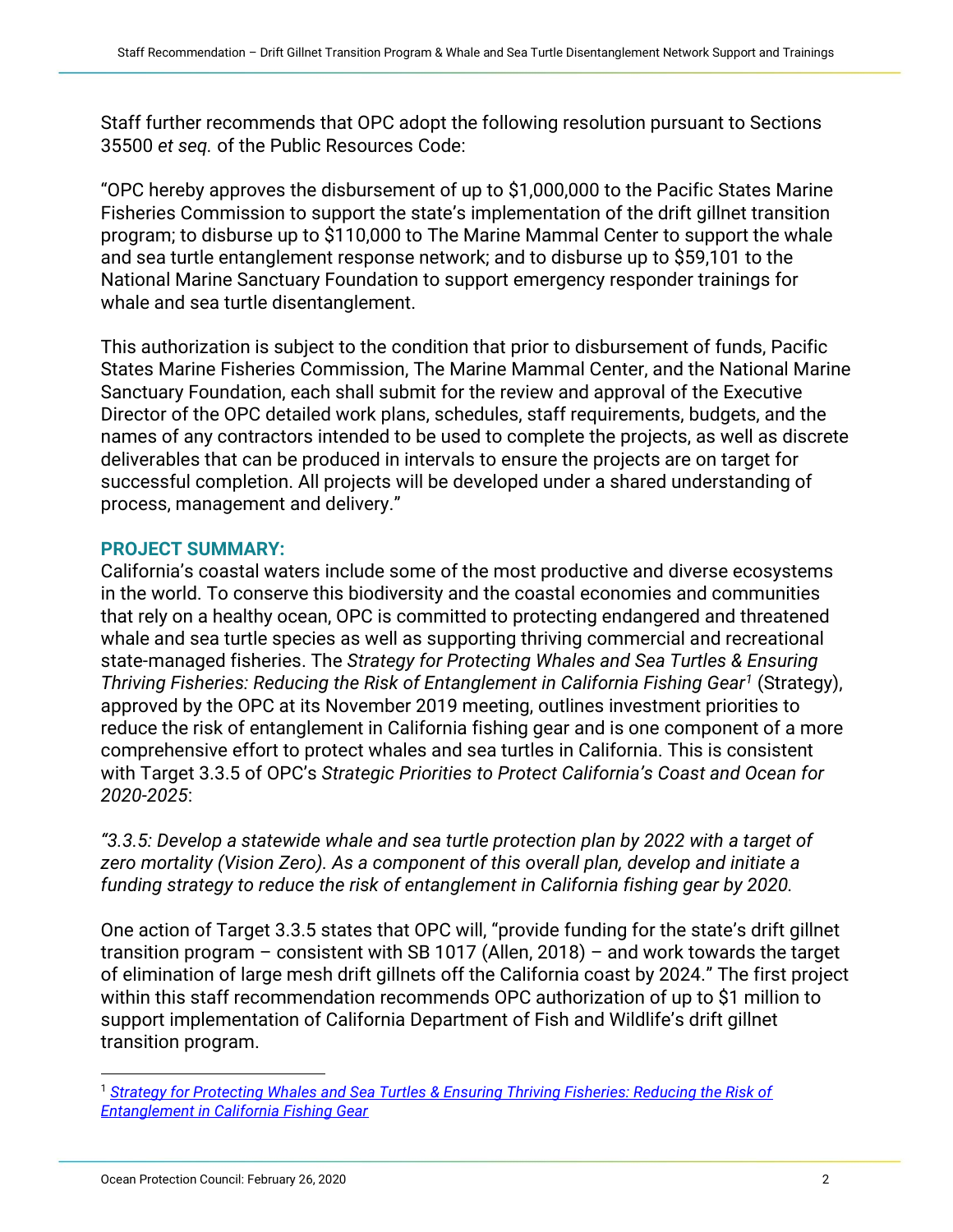The second and third projects within this staff recommendation recommend OPC support of statewide whale and sea turtle disentanglement response and outreach consistent with the Strategy's focus on a comprehensive approach to reduce the risk of entanglement in California fishing gear through advancing collaborative partnerships, best available science, gear innovation, as well as disentanglement response and outreach. Supporting statewide entanglement response network operations and increasing the number of trained emergency responders will contribute to the network's efforts to increase documentation and knowledge surrounding entanglements and to successfully disentangle and reduce mortality of protected and endangered whales and sea turtles which are essential to California marine ecosystems.

# **6a. \$1,000,000 to Pacific States Marine Fisheries Commission for the Drift Gillnet Transition Program**

This project will provide up to \$1 million to the Pacific States Marine Fisheries Commission to support the state's implementation of the drift gillnet transition program.

# *Overview*

California supports coastal fishing communities and fishermen who provide locally-caught seafood, as well as enhancing the sustainability of marine fisheries including supporting transition to more selective fishing gear types. The drift gillnet fishing gear type operates within federal waters and targets swordfish using 14-inch mesh, as well as other marketable catch including various species of tuna, shark, mackerel and opah. The National Oceanic and Atmospheric Association (NOAA) West Coast Region Observer Program, has placed NOAA-trained observers on drift gillnet vessels since 1990 to document the incidental capture of marine mammals and sea turtles. Observers have documented incidental capture of protected marine mammals, including whales, and sea turtles in drift gillnet fishing gear between 1990 and 2018.<sup>2</sup>

OPC's *Strategic Priorities to Protect California's Coast and Ocean for 2020-2025* states that OPC will, "provide funding for the state's drift gillnet transition program – consistent with SB 1017 (Allen, 2018) – and work towards the target of elimination of large mesh drift gillnets off the California coast by 2024." Public Resources Code,<sup>3</sup> as amended by Senate Bill 1017 (Allen, 2018), requires the Ocean Protection Council to use \$1 million of the \$7.5 million General Fund for whale and sea turtle entanglement to fund the drift gillnet transition program established pursuant to Section 8583 of the Fish and Game Code.<sup>4</sup> Public Resources Code states that OPC shall enter into an agreement with the fiscal agent described in Section 8583 of the Fish and Game Code to provide funds to the fiscal agent for permittees who participate in the transition program.

l

<sup>2</sup> [NOAA Fisheries Observer Program Data Summaries](https://www.fisheries.noaa.gov/west-coast/fisheries-observers/west-coast-region-observer-program#data-summaries-and-reports)

<sup>3</sup> [Public Resources Code Section 35651](http://leginfo.legislature.ca.gov/faces/codes_displayText.xhtml?lawCode=PRC&division=26.5.&title=&part=&chapter=4.&article) 

<sup>4</sup> [Fish and Game Code: Article 16: Drift Gill Net Shark and Swordfish Fishery \[8561 -](http://leginfo.legislature.ca.gov/faces/codes_displayText.xhtml?lawCode=FGC&division=6.&title=&part=3.&chapter=2.&article=16) 8583.5]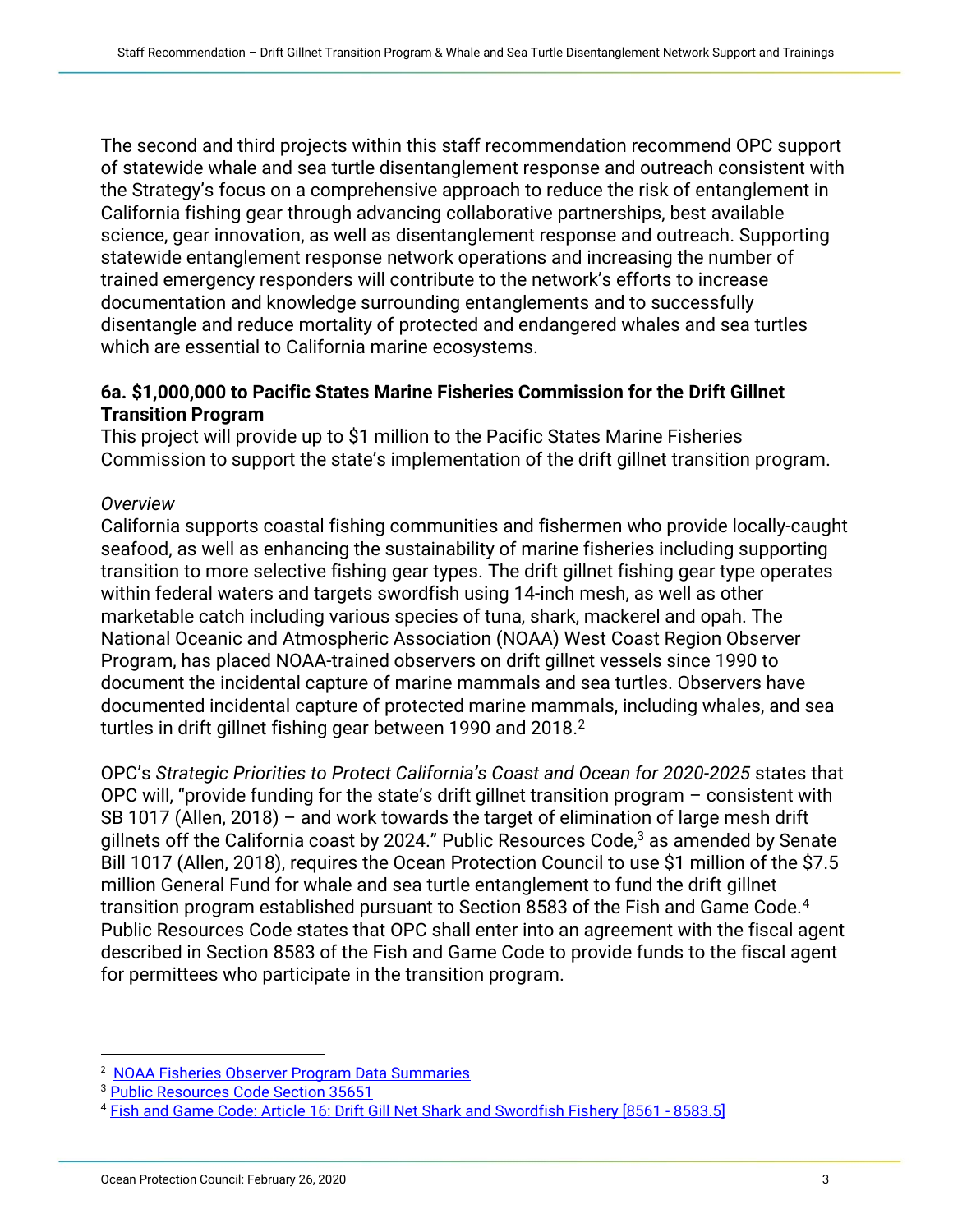California Department of Fish and Wildlife (CDFW) adopted new regulations<sup>5</sup> to implement the drift gillnet transition program that were effective September 15, 2019. <sup>6</sup> The transition program allows permittees to voluntarily surrender their drift gillnet shark and swordfish permit and large mesh drift gillnet(s) to CDFW ahead of the sunset date prescribed by FGC Section 8561 in exchange for a one-time payment prescribed by FGC Section 8583, and described in more detail below. In October 2019, CDFW designated the Pacific States Marine Fisheries Commission (PSMFC) as the fiscal agent for the program. Drift gillnet fishermen who were interested in participating in the program were required to submit declaration of intent forms by January 1, 2020.<sup>7</sup>

# *Program Details*

In alignment with Fish and Game Code and the California Code of Regulations, a permittee "who has landed swordfish or thresher shark with a shark or swordfish gillnet or with a deep-set buoy gear authorized pursuant to a federal exempted fishing permit between April 1, 2012, and March 31, 2018," and who voluntarily participates in the drift gillnet transition program will receive \$10,000 for surrender of the permit and \$100,000 for surrender of the net(s), to the extent funds for the transition program are available. A permittee "who has not landed swordfish or thresher shark on or after April 1, 2012," and who voluntarily participates in the drift gillnet transition program will receive \$10,000 for surrender of the net(s) to the extent that funds for the transition program are available.

Any permittee who participates in the transition program "shall be prohibited from obtaining a new California drift gillnet shark and swordfish permit, shall agree not to fish under a federal drift gill net permit, shall agree not to transfer or renew a federal drift gillnet permit, and shall surrender the permittee's shark or swordfish gillnet or nets to an entity approved by CDFW for the purpose of destroying<sup>8</sup> the nets."<sup>9</sup> Thus far, CDFW has approved one "net destruction entity" called Net Your Problem,<sup>10</sup> which is an organization that works with fishermen and recyclers to dispose of nets by turning them into new plastic products.<sup>11</sup>

Regarding funding for the drift gillnet transition program, CDFW shall notify the Legislature within 10 days of the date that the fiscal agent receives \$1 million from non-state sources for purposes of the transition program and secures \$1 million through an agreement with OPC pursuant to Public Resources Code. Drift gillnet permits "shall be surrendered or revoked as of January 31 of the fourth year following CDFW's notification to the Legislature" of receipt of \$1 million from non-state sources and \$1 million from OPC.

<sup>9</sup> [Fish and Game Code: Article 16: Drift Gill Net Shark and Swordfish Fishery \[8561 -](http://leginfo.legislature.ca.gov/faces/codes_displayText.xhtml?lawCode=FGC&division=6.&title=&part=3.&chapter=2.&article=16) 8583.5]

 $\overline{a}$ <sup>5</sup> [14 CCR § 106.5: Drift Gillnet Shark and Swordfish Transition Program](https://govt.westlaw.com/calregs/Document/I3FD5135767F342A8A8501D54A68CE25F?viewType=FullText&originationContext=documenttoc&transitionType=CategoryPageItem&contextData=(sc.Default)

<sup>6</sup> [CDFW rulemaking: Drift Gillnet Transition Program](https://wildlife.ca.gov/Notices/Regulations/DGN)

<sup>7</sup> [Drift Gillnet Transition Program \(CDFW\)](https://wildlife.ca.gov/conservation/marine/pelagic/DGN-Transition)

<sup>&</sup>lt;sup>8</sup> According to Title 14, "destroy" means "modification of the nets to the point they may no longer be used for the purpose of drift gillnet fishing, and may include recycling net components for non-drift gillnet purposes."

<sup>&</sup>lt;sup>10</sup> [Net Your Problem](https://www.netyourproblem.com/#/)

<sup>&</sup>lt;sup>11</sup> [Drift Gillnet Transition Program \(CDFW\)](https://wildlife.ca.gov/conservation/marine/pelagic/DGN-Transition)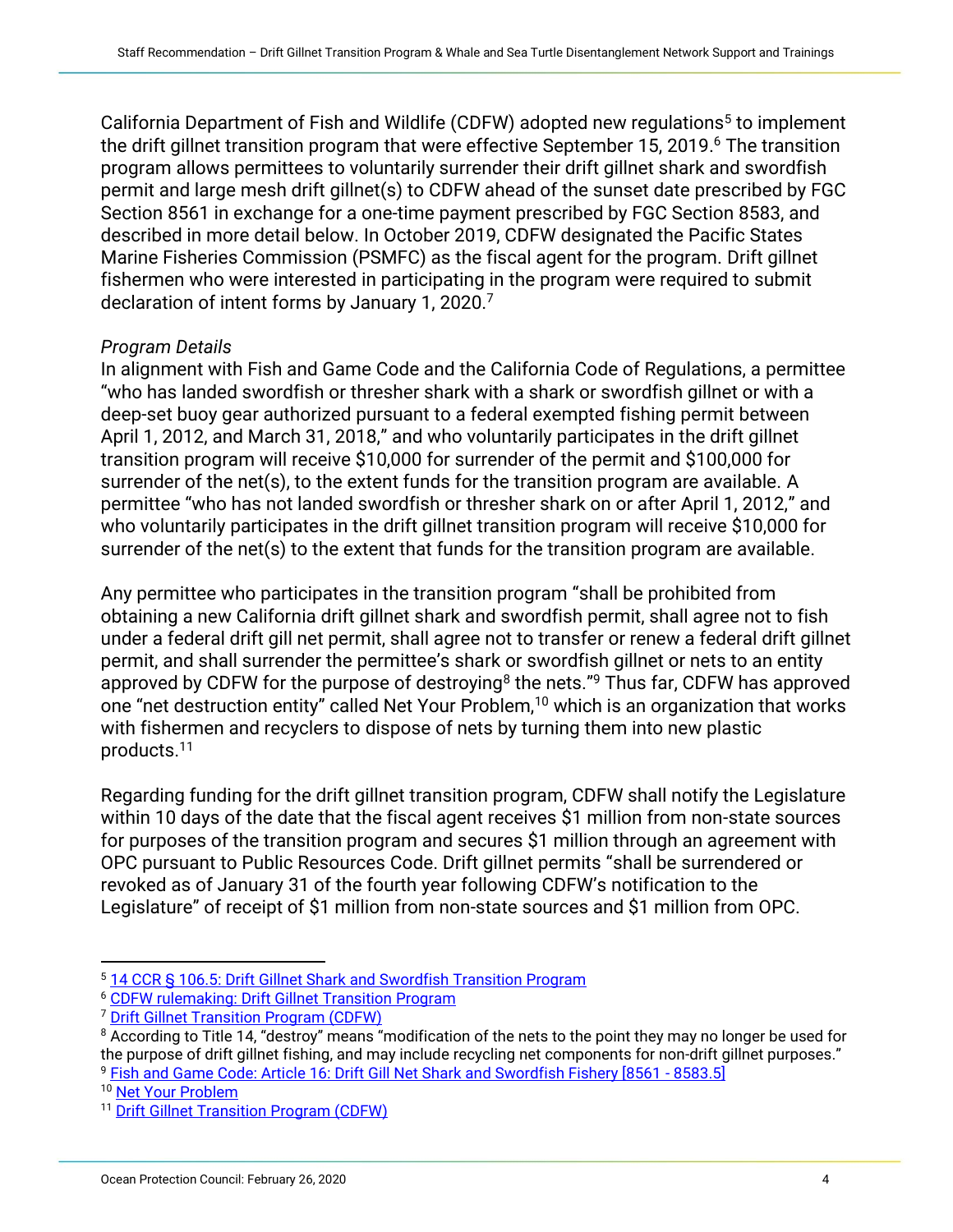Any permittee who declared interest in participating in the drift gillnet transition program may withdraw their intent to participate prior to receipt of compensation by submitting written notice postmarked on or before January 1, 2021 to CDFW.<sup>12</sup>

There are 68 current drift gillnet permittees who could voluntarily participate in the program, 31 of which are "active" with landings within the past 5 years. As of January 1, 2020, CDFW has received 43 declaration forms, of which 28 declaration forms were from "active" permittees. If all permittees who submitted forms participate, the total cost of the drift gillnet transition program is \$3,230,000.

# *About the Drift Gillnet Fishery in California*

The drift gillnet fishery is a limited entry fishery and landings have been declining substantially over several decades. Swordfish landings have averaged a slightly over \$1 million in ex-vessel value per year since 2010.<sup>13</sup>

The drift gillnet fishery for swordfish and shark operates outside of state waters within federal waters and is primarily managed by the Pacific Fishery Management Council (PFMC) under the Highly Migratory Species Fishery Management Plan.<sup>14</sup> The fishery is managed by California state and federal limited entry permit systems, with mandatory gear requirements and seasonal area closures implemented to address various conservation concerns. In addition to these limited entry permits, the Highly Migratory Species Fishery Management Plan requires a general highly migratory species permit with a drift gillnet gear endorsement for all vessels that fish for highly migratory species within the West Coast exclusive economic zone. Both the state and federal permits are issued to an individual fisherman, rather than a vessel. In addition, California requires a general resident or non-resident commercial fishing license, general gillnet permit, and a current vessel registration to catch and land fish caught in drift gillnet gear. Drift gillnet fishermen also must maintain a logbook. In 2001, the National Marine Fisheries Service implemented two Pacific sea turtle conservation areas on the West Coast with seasonal drift gillnet restrictions to protect endangered leatherback and loggerhead turtles.<sup>15</sup>

Historically, swordfish have been targeted using harpoon and drift gillnet fishing gear. Both participation and fishing effort have declined over the years.<sup>16</sup> The Pacific Fishery Management Council provides participation (in number of vessels) and landings information for 1990 to 2018 for the West Coast drift gillnet fishery, with 2018 consisting of 21 vessels landing 201 round metric tons.<sup>17</sup>

 $\overline{a}$ 

<sup>&</sup>lt;sup>12</sup> [Drift Gillnet Transition Program \(CDFW\)](https://wildlife.ca.gov/conservation/marine/pelagic/DGN-Transition)

<sup>&</sup>lt;sup>13</sup> CDFW Economic and Fiscal Impact Statement for the Drift Gillnet Transition Program Rulemaking

<sup>&</sup>lt;sup>14</sup> [PFMC Highly Migratory Species Fishery Management Plan](https://www.pcouncil.org/wp-content/uploads/2018/04/HMS_FMP_thru_A5_Apr18.pdf)

<sup>&</sup>lt;sup>15</sup> [Pacific Fishery Management Council: Drift Gillnet Fishery](https://www.pcouncil.org/highly-migratory-species/stock-assessment-and-fishery-evaluation-safe-documents/current-hms-safe-document/commercial-fisheries-descriptions/#dgn)

<sup>&</sup>lt;sup>16</sup> [Pacific Fishery Management Council: Drift Gillnet Fishery](https://www.pcouncil.org/highly-migratory-species/stock-assessment-and-fishery-evaluation-safe-documents/current-hms-safe-document/commercial-fisheries-descriptions/#dgn)

<sup>&</sup>lt;sup>17</sup> [Pacific Fishery Management Council: Participation and landings data \(1990-2018\)](http://www.pcouncil.org/wp-content/uploads/HMS-SAFE-Table-12.htm)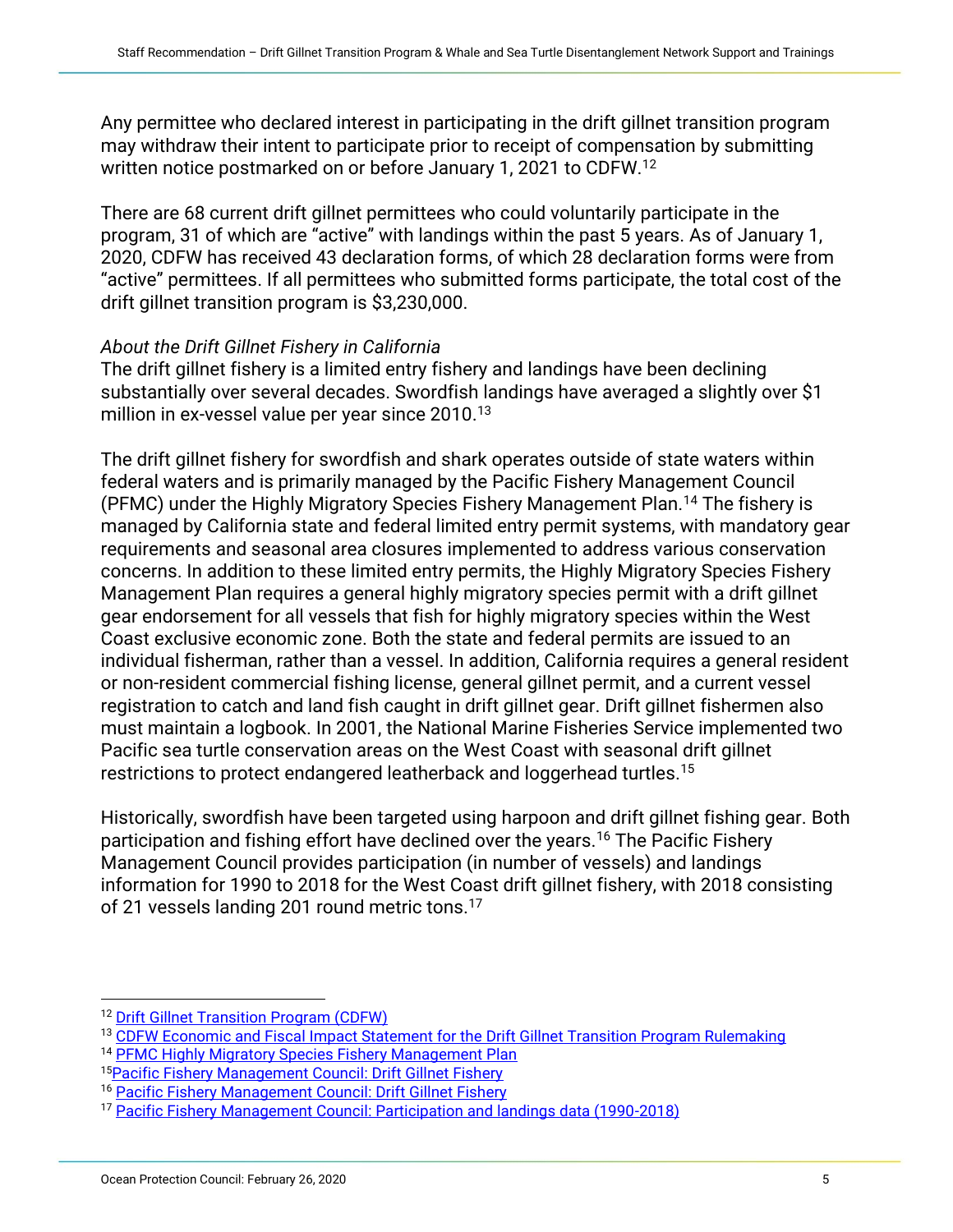# **6b1. \$110,000 to The Marine Mammal Center for Whale and Sea Turtle Entanglement Response Network Support**

This project will provide \$110,000 to The Marine Mammal Center to support the whale and sea turtle entanglement response network statewide.

Observed and reported entanglements provide important information on current and future risk of entanglement, as well as the origins and causes of entanglements. In the case that a whale is unintentionally entangled, expert first responders, who are authorized under a permit held by National Oceanic and Atmospheric Administration (NOAA) Fisheries' Marine Mammal Health and Stranding Response Program (MMHSRP), will respond and approach the whale to attempt disentanglement. These responders operate as part of the West Coast Large Whale Entanglement Response Network<sup>18</sup> which is overseen by NOAA West Coast Region's Protected Resources Division. In the case that a sea turtle is unintentionally entangled, a Large Whale Entanglement Response Team or a member of NOAA's West Coast Region's Marine Mammal and Sea Turtle Stranding Network may respond. The West Coast Large Whale Entanglement Network responders participate in comprehensive training and apprenticeship to use appropriate techniques and abide by protocols to ensure their personal safety and the safety of the animals.

NOAA states that most entanglement reports are not immediately life-threatening to the whale, which typically allows sufficient time for an entanglement response team to advance a safe and effective response. If the entanglement is not a threat to the whale's survival, and/or the whale is likely to shed the gear on its own, responders may monitor the situation rather than attempt disentanglement, especially if ocean/weather conditions are dangerous. Responders may collect photos and video to identify the whale in the future, document any injuries from the entanglement, and/or take a small biopsy to genetically identify the population the whale belongs to, as well as to identify the individual in case it is ever found dead. Teams are highly trained and use specialized equipment to respond to entangled whales. 19

This project will support the following general three categories of the entanglement response network statewide: (1) emergency responses – vessel expenses; (2) repair or replacement of lost or damaged tools; (3) readiness expenses. Readiness expenses include, but are not limited to:

- New entanglement response tools: telemetry, radios, satellite communication systems, specialized disentanglement knives, poles, inflatable boats, buoys
- Personal Protective Equipment (PPE) such as helmets, personal flotation devices (PFDs), very high frequency (vhf) radios
- Research including but limited to genetic samples, gear analysis, and gear storage
- Documentation: unmanned aircraft system (UAS), camera, video

 $\overline{a}$ 18 [West Coast Large Whale Entanglement Response Network](https://www.fisheries.noaa.gov/west-coast/marine-mammal-protection/west-coast-large-whale-entanglement-response-program)

<sup>&</sup>lt;sup>19</sup> [Large Whale Entanglement Response: California \(NOAA\)](http://www.opc.ca.gov/webmaster/ftp/pdf/whale-entanglement/P5-Aug-20-Whale-Entanglement-Discussion-NMFS-entanglement-response-presentation.pdf)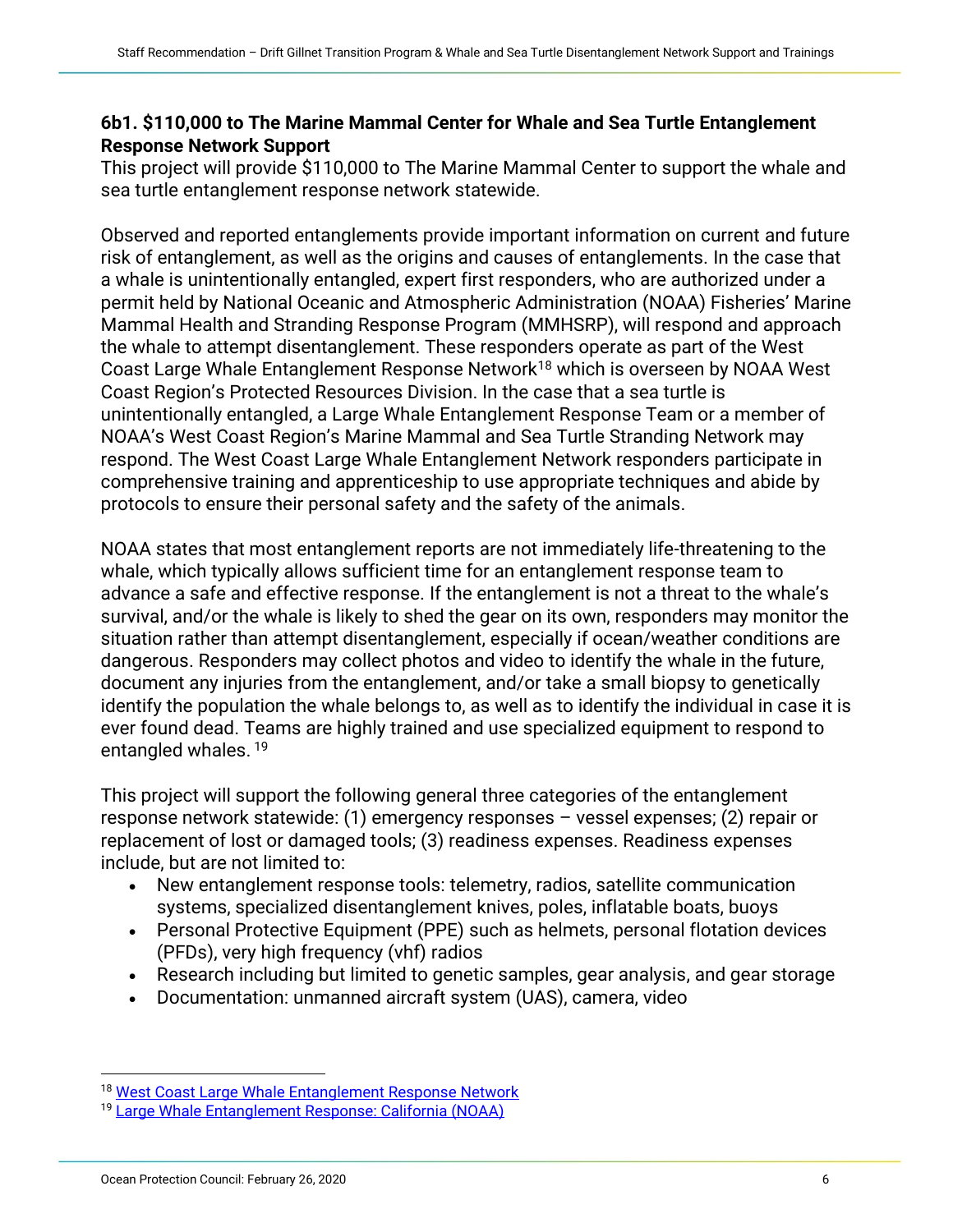Additionally, this project may scope how the disentanglement response network may contribute to conducting research surveys on whales based on a scientific study design while simultaneously monitoring for entanglements.

This project intends to support enhanced success of disentanglement in the case of an entanglement. A successful disentanglement results in all potentially lethal gear being removed from the animal; minimal injuries to the whale and no injuries to the first responders; documentation of the whale (species, individual identification and status); documentation of the entanglement; retrieval of gear for identification.<sup>20</sup>

Historically, the large whale entanglement response network received two allocations of \$100,000 through the 2015-2016 and 2016-2017 Governor's Budgets for grants administered by the Wildlife Health Center at the University of California Davis,<sup>21</sup> which were advanced via a sub-agreement with California Whale Rescue/Oceanic Society.

This project is specifically aligned with a November 2019 California Dungeness Crab Fishing Gear Working Group Recommendations Memo, which states that the "Working Group recommends the OPC allocate \$110,000 per year for five years to provide support to the Large Whale Entanglement Response Network in support for entanglement responses, documentation, and analysis."<sup>22</sup> This project will provide one year of support to the entanglement response network statewide for priority needs and allow for assessment of this partnership after a one-year period.

While not a directly preventative solution to reducing the risk of entanglement in fishing gear, the entanglement response network will facilitate important documentation and response efforts in the case of an entanglement. Additionally, the collected gear from successful disentanglements goes into a gear repository and experts in the field meet to perform a forensic review analysis of how and why the whale may have gotten entangled. This analysis has proven highly beneficial in informing managers working towards mitigation/prevention efforts. This may provide a better understanding of entanglement occurrence and resolution as well as contribute to reducing overall whale and sea turtle mortality in California.

# **6b2. \$59,101 to the National Marine Sanctuary Foundation for Emergency Responder Trainings for Whale and Sea Turtle Disentanglement**

This project will provide \$59,101 to the National Marine Sanctuary Foundation to support emergency responder trainings for whale and sea turtle disentanglement.

OPC's *Strategy for Protecting Whales and Sea Turtles & Ensuring Thriving Fisheries* includes disentanglement trainings as one important aspect of entanglement response and outreach efforts. Disentanglement trainings will fill a critical need through providing higher

 $\overline{a}$ 

<sup>20</sup> [Large Whale Entanglement Response: California \(NOAA\)](http://www.opc.ca.gov/webmaster/ftp/pdf/whale-entanglement/P5-Aug-20-Whale-Entanglement-Discussion-NMFS-entanglement-response-presentation.pdf)

<sup>21</sup> [SB 826 Budget Act of 2016](https://leginfo.legislature.ca.gov/faces/billTextClient.xhtml?bill_id=201520160SB826)

<sup>&</sup>lt;sup>22</sup> [California Dungeness Crab Fishing Gear Working Group Recommendations memo \(November 2019\)](http://www.opc.ca.gov/webmaster/_media_library/2019/11/CAWhaleWorkingGroup_HighlightsRecommendationsMemo_SeptOct2019_FINAL.pdf)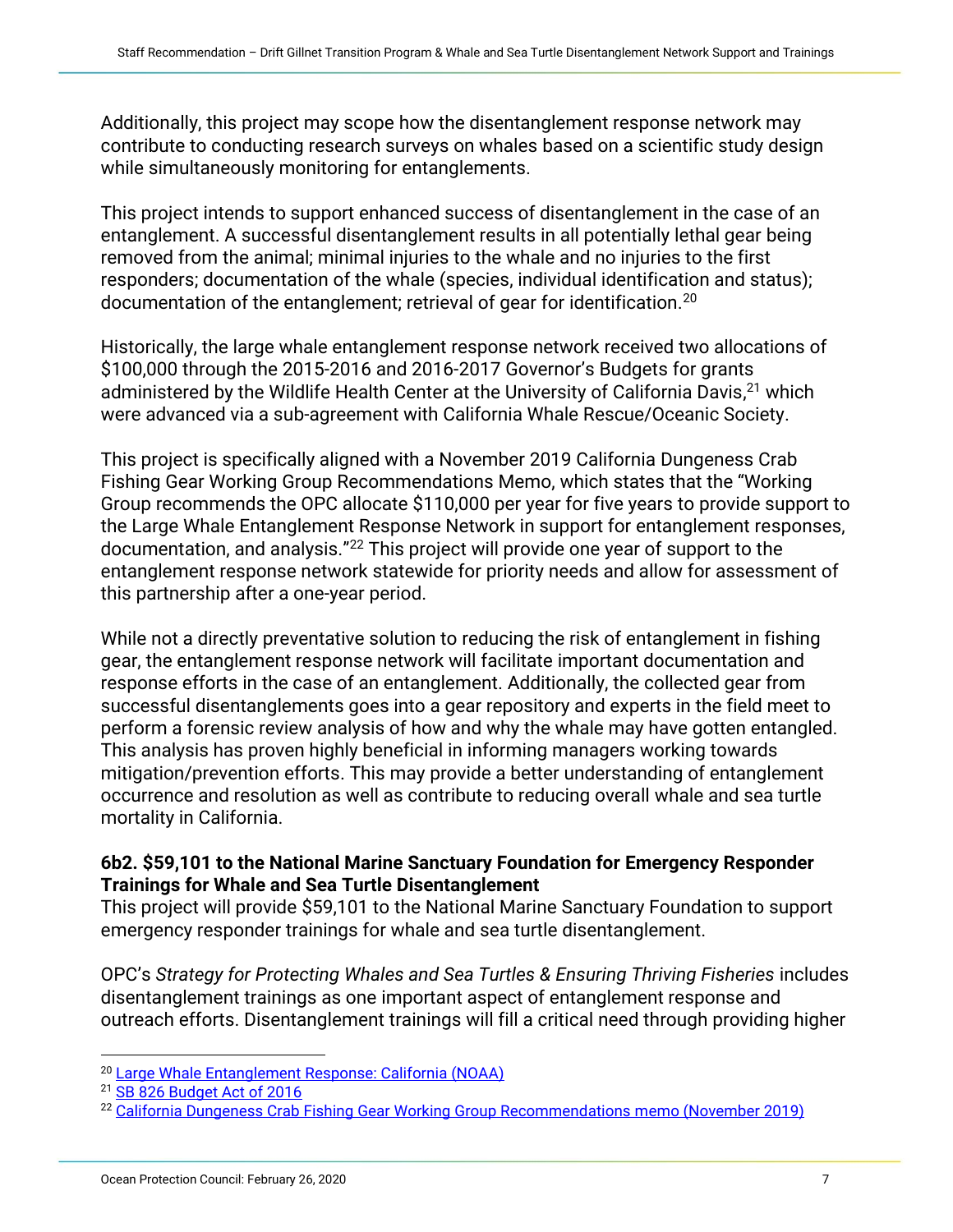numbers of trained professionals that can successfully disentangle and reduce mortality of protected and endangered whales and sea turtles which are essential to California marine ecosystems.

Rescuing large entangled whales, like all emergency response operations, requires highly trained, experienced, and coordinated teams who are prepared and ready to respond while also ensuring the safety of their team members and the whale under stress. A response team completes various levels of trainings and responders handle different responsibilities on the water based on their acquired skills. The entanglement response program is authorized via an Endangered Species Act or Marine Mammal Protection Act permit issued to the Marine Mammal Health and Stranding Response Program. There are five levels of authorization which are directly related to experience and training: Level 1 and 2 responders conduct entanglement awareness, reporting, assessment, documentation and assisting advanced network responders with cases; Level 3 responders conduct deployment of satellite tags and assist primary entanglement responders directly with cases; Level 4 and 5 lead a disentanglement event (level is species dependent).<sup>23</sup>

The National Marine Sanctuaries Foundation (Foundation) works in partnership with the National Large Whale Entanglement Response Network and the national marine sanctuaries to support whale disentanglement trainings for coordinating the response community, facilitating access to sanctuary vessels as rescue vehicles, providing specialized equipment and supplies, and testing new approaches and technologies to improve future disentanglement response missions.

This project supports the Foundation, to work in partnership with OPC, NOAA Fisheries and the Office of National Marine Sanctuaries, to host two entanglement responder trainings in California in 2020, specifically in Monterey Bay and Santa Barbara in coordination with Monterey Bay National Marine Sanctuary and the Channel Islands National Marine Sanctuary. Trainings will include disentanglement mission preparation in the classroom, on-the-water skills practices, and conducting a full-scale mock disentanglement operation to fully test the whale disentanglement response team under real world conditions. Specifically, participants would develop and strengthen skills such as small vessel operations and telemetry tagging, line handling, using grappling and cutting tools, and pole cam (small underwater camera mounted on a pole) practice that are limited to higher levels responder trainings.

Specific objectives include: (1) for each training, train up to 40-50 non-federal participants from the California Entanglement Response Network in each region to allow responders to refresh and advance their knowledge and skills in emergency response entanglement efforts; and (2) responders will demonstrate skills necessary to respond safely to entangled whales.

 $\overline{a}$ <sup>23</sup> [Large Whale Entanglement Response: California \(NOAA\)](http://www.opc.ca.gov/webmaster/ftp/pdf/whale-entanglement/P5-Aug-20-Whale-Entanglement-Discussion-NMFS-entanglement-response-presentation.pdf)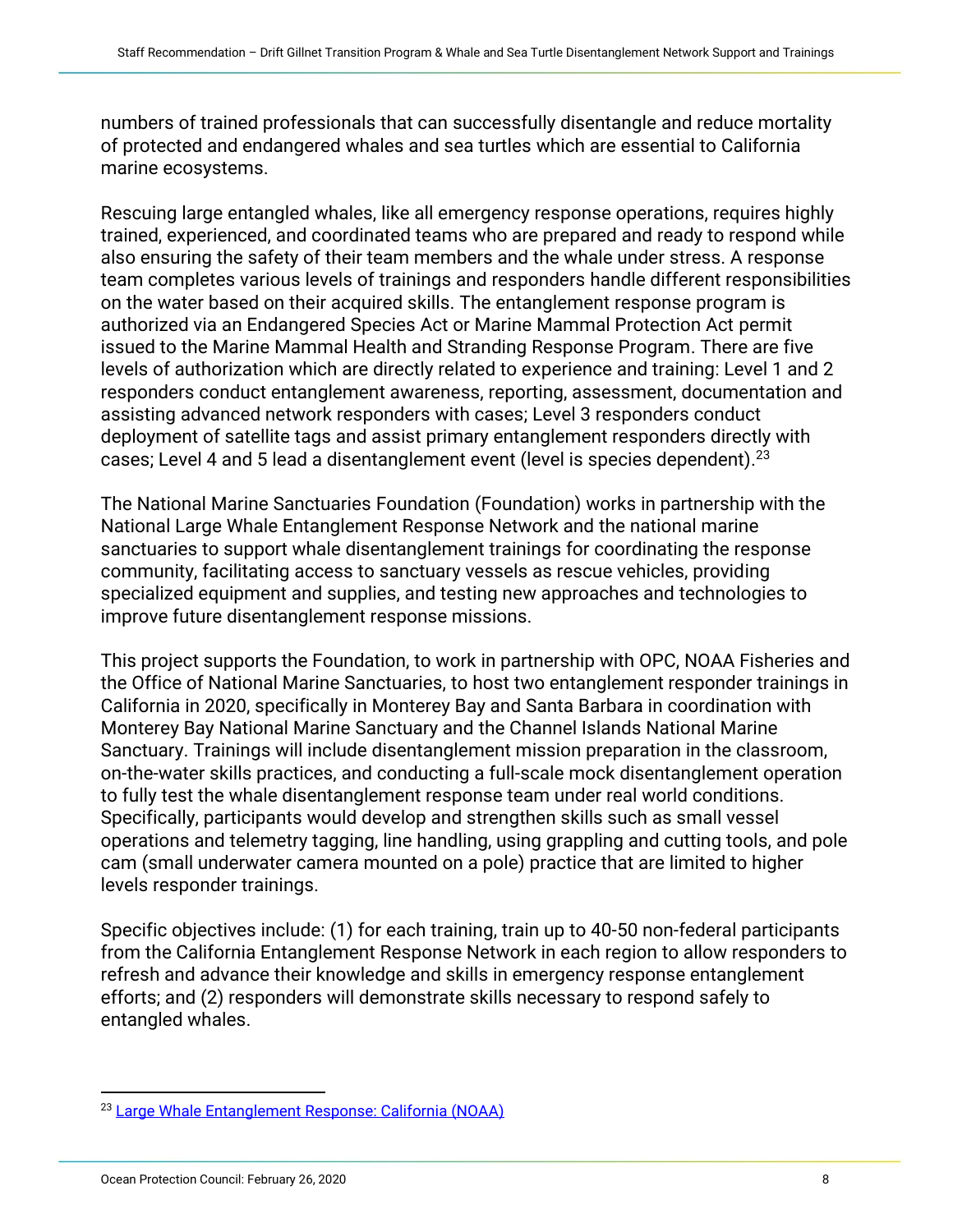Each two-day training session will provide valuable skills development and experience that directly aid in the response effort. Preparedness is key to a safe and successful disentanglement. In supporting the emergency responder trainings, this project fills a key need in ensuring higher numbers of trained professionals that are equipped to conduct successful disentanglements of protected and endangered whales and sea turtles which are vital to California marine ecosystems.

#### **About the Grantees**

The Pacific States Marine Fisheries Commission (PSMFC) is an interstate compact agency that partners with resource agencies and the fishing industry to support sustainable management of Pacific Ocean resources. The PSMFC supports California, Oregon, Washington, Idaho and Alaska. PSMFC has no regulatory or management authority. PSMFC's expertise includes coordinating research activities, monitoring fishing activities, and collecting data and maintaining fisheries databases. PSMFC will work closely with OPC, CDFW, and fishermen participating in the program throughout the course of the project.

The Marine Mammal Center is a non-profit organization whose mission is to advance global ocean conservation through marine mammal rescue and rehabilitation, scientific research, and education. The Center's work focuses on three key program areas: animal care, scientific research, and education. The Center's operations span from Fort Bragg to San Luis Obispo and the Center coordinates closely with entanglement responders throughout California. The Center will support disentanglement network responders statewide, including those outside of the Center's response and rescue range.

The National Marine Sanctuary Foundation (Foundation), established in 2000, is the official non-profit partner of the National Marine Sanctuary System. The Foundation directly supports the United States' national marine sanctuaries through their mission to protect species, conserve ecosystems and preserve maritime heritage. The Foundation accomplishes its mission through advancing community stewardship and engagement programs, on-the-water conservation projects, public education and outreach programs, and scientific research and exploration. The Foundation fosters innovative projects that are solution-oriented, scalable and transferable, and develop strategic partnerships that promote the conservation and recovery of species and their habitats.

## **Project Timelines**

Pacific States Marine Fisheries Commission, *Drift Gillnet Transition Program* – March 2020 – December 2020

The Marine Mammal Center, *Whale and Sea Turtle Entanglement Response Network Support* – March 2020 – March 2021

National Marine Sanctuary Foundation, *Emergency Responder Trainings for Whale and Sea Turtle Disentanglement* – March 2020 – December 2020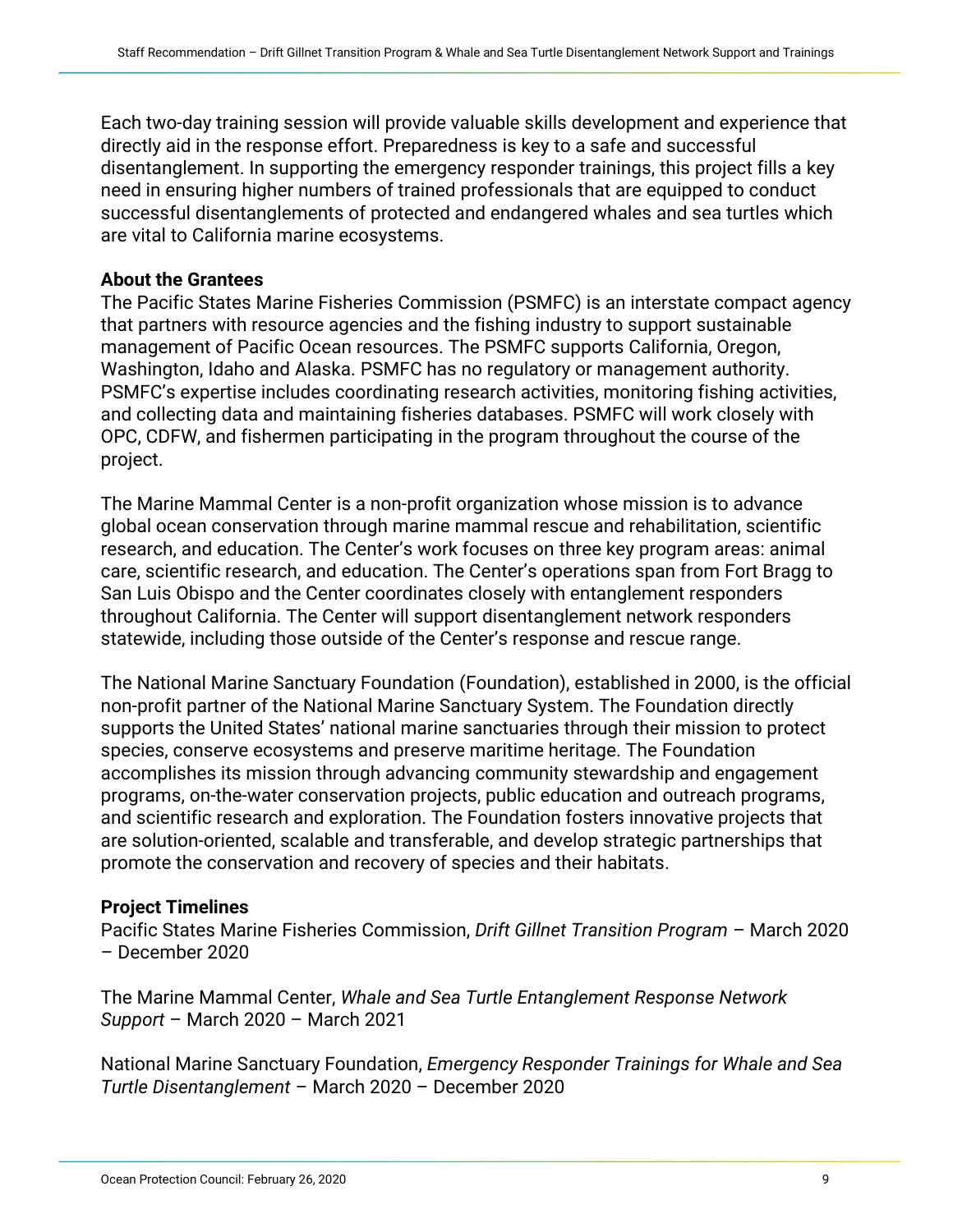#### **PROJECT FINANCING:**

Staff recommends that the Ocean Protection Council (OPC) authorize encumbrance of up to \$1,000,000 to Pacific States Marine Fisheries Commission to support the state's implementation of the drift gillnet transition program; to disburse up to \$110,000 to The Marine Mammal Center to support the whale and sea turtle entanglement response network; and to disburse up to \$59,101 to the National Marine Sanctuary Foundation to support emergency responder trainings for whale and sea turtle disentanglement.

| Ocean Protection Council - Drift Gillnet Transition Program  | \$1,000,000 |
|--------------------------------------------------------------|-------------|
| Non-state sources - Drift Gillnet Transition Program         | \$1,000,000 |
| Ocean Protection Council - Whale and Sea Turtle Entanglement | \$110,000   |
| <b>Response Network Support</b>                              |             |
| Ocean Protection Council - Emergency Responder Trainings for | \$59,101    |
| Whale and Sea Turtle Disentanglement                         |             |
| National Marine Sanctuary Foundation - Emergency Responder   | \$6,300     |
| Trainings for Whale and Sea Turtle Disentanglement           |             |
| <b>OCEAN PROTECTION COUNCIL TOTAL</b>                        | \$1,169,101 |

The anticipated source of funds will be from the Ocean Protection Council's General Fund appropriation from the 2018 Budget Act, which included \$7.5 million for whale and sea turtle entanglement. <sup>24</sup> Of the \$7.5 million appropriated to OPC, \$1 million was directed toward supporting sea lion and seal stranding rescue and rehabilitation activities. In addition, Public Resources Code (PRC) Section 35651,<sup>25</sup> as amended through Senate Bill 1017 (Allen, 2018), directed \$1 million to fund the drift gillnet transition program established by the California Department of Fish and Wildlife pursuant to Fish and Game Code Section 8583. OPC approved an investment strategy in November 2019 to guide a comprehensive approach to reducing the risk of entanglement in California fishing gear.

## **Leverage of OPC funds**

Regarding funding for the drift gillnet transition program, CDFW shall notify the Legislature within 10 days of the date that the fiscal agent receives \$1 million from non-state sources for purposes of the transition program, and secures \$1 million through an agreement with OPC pursuant to Public Resources Code.

The National Marine Sanctuary Foundation will provide \$6,300 in support of the emergency responder trainings for whale and sea turtle disentanglement, including use of national marine sanctuary vessels during the trainings.

 $\overline{a}$ 

<sup>&</sup>lt;sup>24</sup> 2018-[2019 Governor's Budget](http://www.ebudget.ca.gov/2018-19/pdf/Enacted/GovernorsBudget/0010/0540.pdf)

<sup>&</sup>lt;sup>25</sup> [Public Resources Code \(PRC\) Section 35651](http://leginfo.legislature.ca.gov/faces/codes_displayText.xhtml?lawCode=PRC&division=26.5.&title=&part=&chapter=4.&article=)